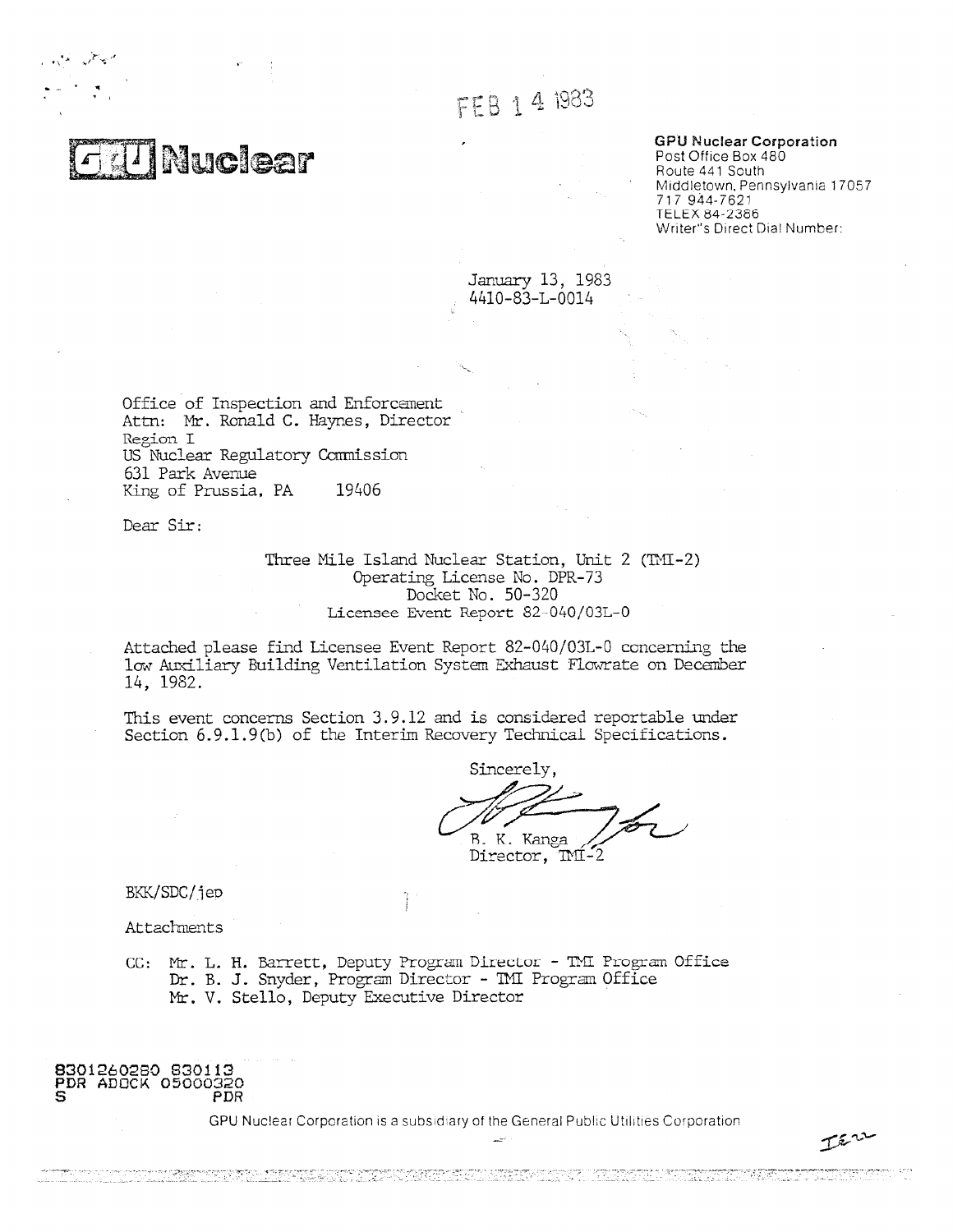| $\mathbb{E}^{77}$ , $\mathbb{E}^{77}$ | Attacnment i<br>LICENSEE EVENT REPORT<br>4410-83-L-0014                                                                                                                                                                                                                                                                                                                                  |
|---------------------------------------|------------------------------------------------------------------------------------------------------------------------------------------------------------------------------------------------------------------------------------------------------------------------------------------------------------------------------------------------------------------------------------------|
|                                       | $\mathsf{J}(\bar{\cdot})$<br><b>CONTROL BLOCK:</b><br>(PLEASE PRINT OR TYPE ALL REQUIRED INFORMATION)                                                                                                                                                                                                                                                                                    |
|                                       | $\circ$                                                                                                                                                                                                                                                                                                                                                                                  |
| CON'T<br>$0 \mid 1$                   | . ] (९)                                                                                                                                                                                                                                                                                                                                                                                  |
| $0 \mid 2$                            | EVENT DESCRIPTION AND PROBABLE CONSEQUENCES (10)<br>At 2012 hours on December 14, 1982, the drive belts on Auxiliary Building ventilation                                                                                                                                                                                                                                                |
| 0 <sup>13</sup>                       | system fan AH-E-8A failed. As a result the exhaust and supply fans tripped.<br>The                                                                                                                                                                                                                                                                                                       |
| $0 \mid 4$                            | ventilation system was returned to service at 2024 hours on December 15, 1982.<br>This                                                                                                                                                                                                                                                                                                   |
| $0$ 5                                 | event is considered reportable pursuant to Section 6.9.1.9(b) due to entry into and                                                                                                                                                                                                                                                                                                      |
| 0   6                                 | compliance with the requirements of action statement 3.9.12.2(b) of the IMI-2 Recovery                                                                                                                                                                                                                                                                                                   |
| $\overline{\phantom{a}}$<br>$\circ$   | This event had no effect on the health and safety of the public.<br>Tech Specs.                                                                                                                                                                                                                                                                                                          |
| 8.<br>8                               | 80<br>э                                                                                                                                                                                                                                                                                                                                                                                  |
|                                       | <b>SYSTEM</b><br>CAUSE<br>CAUSE<br>COMP.<br>VALVE<br>CODE<br><b>SUBCODE</b><br>CCDE<br><b>COMPONENT CODE</b><br><b>SUBCODE</b><br><b>SUBCODE</b><br>(13)<br>(12)<br>(11)<br>B<br>OIWIE<br>1(14)<br>(15)<br>(16)<br>E.<br>R<br>Z<br>Z<br><b>REVISION</b><br><b>OCCURRENCE</b><br>SEQUENTIAL<br><b>REPORT</b>                                                                              |
|                                       | EVENT YEAR<br>REPORT NO.<br>CODE<br><b>TYPE</b><br>NO<br>LER/RO<br>(17<br><b>REPORT</b><br>$\mathbf{3}$<br>U<br>NUMBER<br>29<br>26<br>28                                                                                                                                                                                                                                                 |
|                                       | ACTION FUTURE<br>TAKEN ACTION<br>EFFECT<br>ON PLANT<br><b>PRIME COMP</b><br>COMPONENT<br><b>SHUTDOWN</b><br>ATTACHMENT<br>SUBMITTED<br>NPRD-4<br>HOURS $(22)$<br><b>METHOD</b><br>FORM SUB.<br><b>SUPPLIER</b><br><b>MANUFACTURER</b><br>$\mathbf{z}$<br>$\circ$<br>$\cup$<br>0<br>(21)<br>(20)<br>(23)<br>(24)<br>(19)<br>(18)<br>(25)<br>CAUSE DESCRIPTION AND CORRECTIVE ACTIONS (27) |
| $\circ$<br>1.                         | The cause of the event has been attributed to degraded fan drive belts on exhaust fan                                                                                                                                                                                                                                                                                                    |
|                                       | The belts were replaced and the system returned to service at 2024 hours on<br>AH-E-8A.                                                                                                                                                                                                                                                                                                  |
| $1 \mid 2 \mid$                       | December 15, 1982.                                                                                                                                                                                                                                                                                                                                                                       |
| 3                                     |                                                                                                                                                                                                                                                                                                                                                                                          |
| 4<br>ε.                               | - 9                                                                                                                                                                                                                                                                                                                                                                                      |
| 5<br>8                                | 80<br>FACILITY<br>METHOD OF<br>(30)<br>% POWER<br>OTHER STATUS<br>(32)<br><b>STATUS</b><br><b>DISCOVERY</b><br>DISCOVERY DESCRIPTION<br>Χ<br>(28)<br>01<br>(29)<br>0.<br>0<br>Recovery mode<br>31<br>Operator observation<br>-9<br>10<br>12<br>13<br>45<br>80                                                                                                                            |
|                                       | ACTIVITY CONTENT<br>AMOUNT OF ACTIVITY (35)<br>LOCATION OF RELEASE (36)<br>RELEASED OF RELEASE<br>Ζ<br>33<br>z<br>N/A<br>$N/\Lambda$<br>34<br>10<br>45<br>11<br>44<br>80                                                                                                                                                                                                                 |
|                                       | PERSONNEL EXPOSURES<br>DESCRIPTION<br>NUMBER<br><b>TYPE</b><br>$\Omega$<br>0<br>$\Omega$<br>38<br>N/A<br>9<br>13<br>11<br>12<br>80<br>PERSONNEL INJURIES                                                                                                                                                                                                                                 |
| 8.                                    | DESCRIPTION <sup>(41)</sup><br><b>NUMBER</b><br>0<br>$\Omega$<br>$\Omega$<br>N/A<br>40.                                                                                                                                                                                                                                                                                                  |
| 9                                     | 9<br>12<br>11<br>80<br>LOSS OF OR DAMAGE TO FACILITY<br>(43)<br>TYPE<br><b>DESCRIPTION</b><br>N / A<br>'42<br>8301260282 830113<br>10                                                                                                                                                                                                                                                    |
|                                       | PDR ADOCK 05000320<br>80<br><b>PUBLICITY</b><br>s<br>NRC USE ONLY<br>DESCRIPTION <sup>(45)</sup><br>PDR<br>ISSUED_<br>٠o<br>'44<br>N/A                                                                                                                                                                                                                                                   |
|                                       | $7 - 92$<br>10<br>68<br>69<br>$80 - 5$<br>۰<br>Steven D. Chaplin<br>(717)<br>948-8461<br>NAME OF PREPARER<br>PHONE:<br>σ.                                                                                                                                                                                                                                                                |
|                                       | ю<br><u>Muzikima jauniministi p</u><br>mi sanak mitang sua gendukoten                                                                                                                                                                                                                                                                                                                    |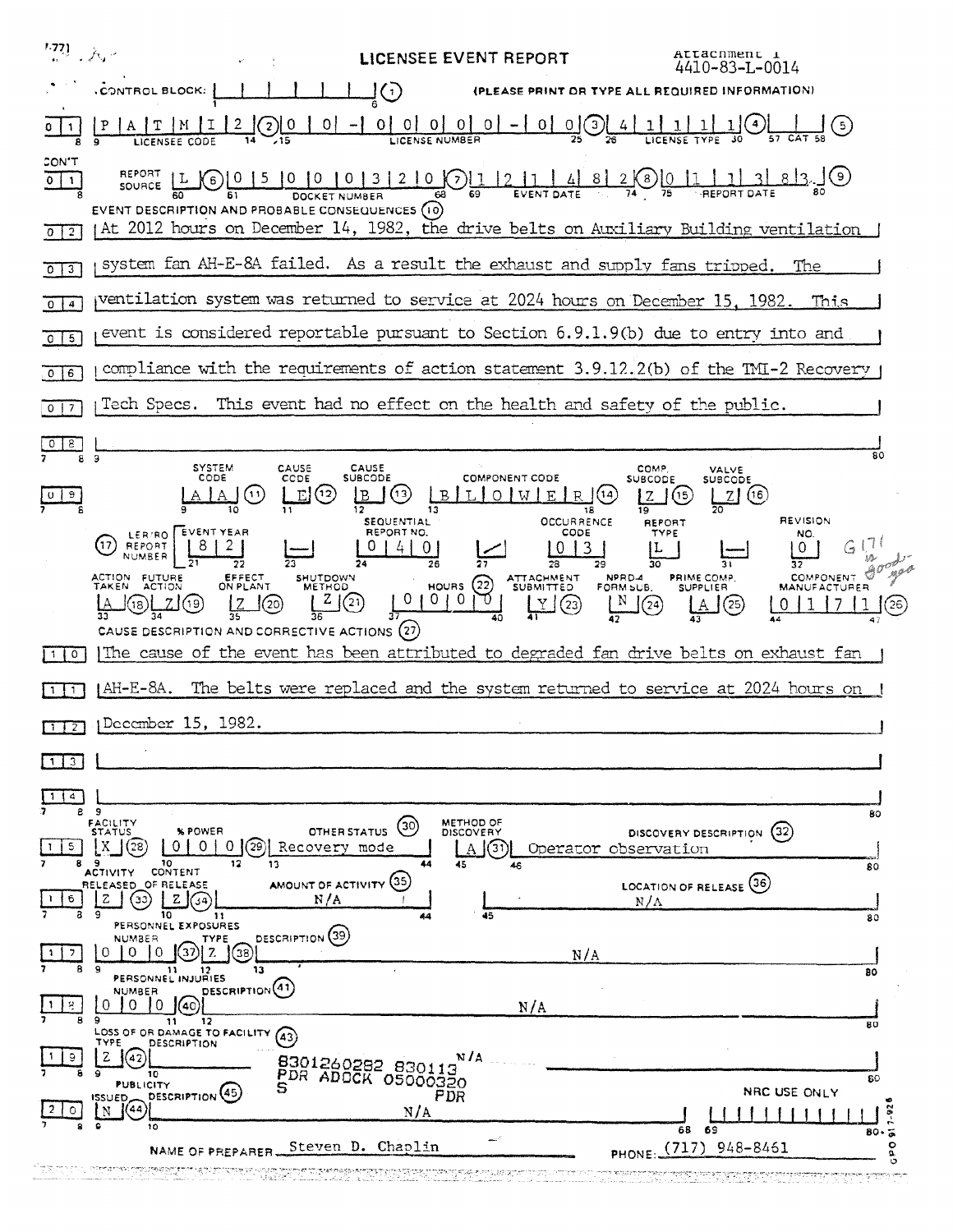# LICENSEE EVENT REPORT NARRATIVE REPORT TMI-II LER 82-040/03L-0

# I. EXPLANATION OF OCCURRENCE

At approximately 1800 hours on December 14, 1982, the Control Room personnel observed that the Auxiliary Building Exhaust Flowrate was gradually decreasing. This decrease placed the Auxiliary Building Exhaust Flowrate close to the minirnum allowable exhaust flowrate. At 1900 hours, the Auxiliary Building exhaust fans AH-E-8A/B were shutdown to permit a fan inspection. At 1910 hours, following the inspection, the Auxiliary Building exhaust fans AH-E-SA/B were restarted and flow was returned to normal. At 2012 hours on the same date, the fan drive belts on Auxiliary Building exhaust fan AH-E-8A broke, causing the exhaust fans (AH-E-8A/B) and supply fans (AH-E-7A/B) to trip and subsequently causing the Auxiliary Building exhaust flowrate to fall below the minimum allowable Recovery Operations Plan exhaust flowrate of 54,000 cfm. This condition placed the unit in the action statement of 3.9.12.2(b) of Technical Specifications. The Auxiliary Building exhaust flowrate was returned to normal (greater than 54,000 cfin) at 2024 hours on December 15, 1982. This event is considered reportable pursuant to Technical Specification 6.9.1.9(b).

#### II. CAUSE OF THE OCCURRENCE

The cause of the event has been attributed to degraded fan drive belts on exhaust fan AH-E-8A.

#### III. CIRCUMSTANCES SURROUNDING TIE OCCURRENCE

At the time of the occurrence, the Unit 2 facility was in a long-term cold shutdown state. The reactor decay heat was being removed via loss to ambient. Throughout the event there was no effect on the Reactor Coolant System or the core.

## IV. CORRECTIVE ACTIONS TAKEN OR TO BE TAKEN

<u>the presented any particle is the series of the series of the series of the series of the series of the series of the series of the series of the series of the series of the series of the series of the series of the serie</u>

Upon shutting down the Auxiliary Building exhaust fans AH-E-8A/B at 1900 hours on December 14, 1982, it was observed that the fan drive belt on AH-E-8A was rapidly deteriorating and the sheave (pulley) was extremely hot. The Auxiliary Building ventilation system could not be switched over to the alternate (AH-E-SC/D) set of exhaust fans because AH-E-8D was out of service pending repair. (It was assigned a level 2 priority, **i.e.** repair within 7 days.) Based on this fact, and on the advise of the Maintenance Foreman, the exhaust fans AH-E-8A/B were restarted with the expectation that the belts would last until fan AH-E-8D was repaired and operable. That would avoid unnecessary down time of the ventilation system. After the December 14, 1982, 2012 hour event,